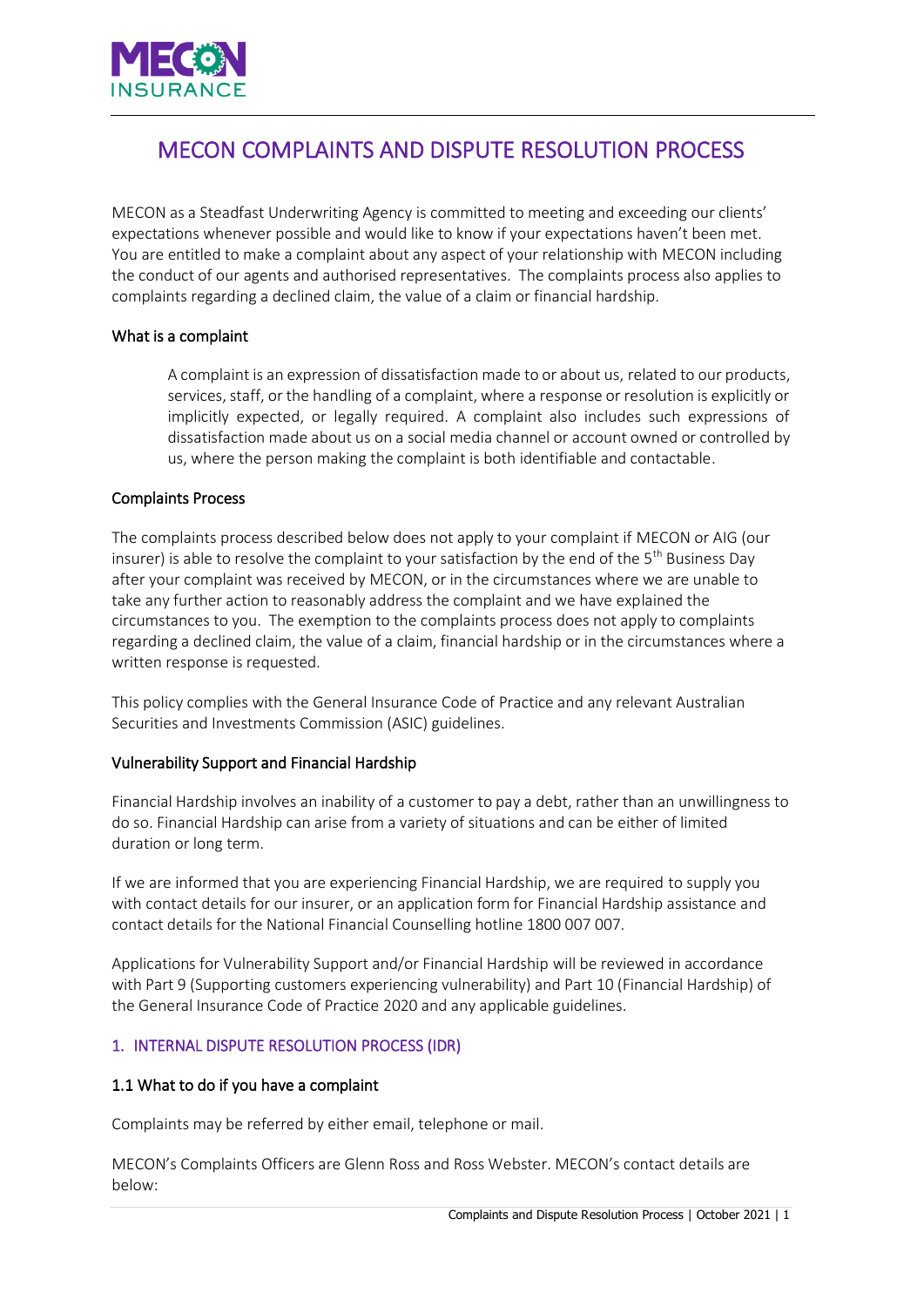

E: complaints@mecon.com.au

## $T: +61292521040$

M: Complaints Officer

Level 5, 50 Margaret Street, Sydney 2000 PO Box R1789 Royal Exchange 1225

To allow us to consider your complaint, the following information needs to be provided (where available):

- Name, address, email and telephone number of the policyholder;
- Policy number, claim number and product type;
- Name and address of the insurance intermediary through whom the policy was obtained;
- Reasons why you are dissatisfied and an explanation of the situation that led to the complaint; and
- Copies of any supporting documentation you believe may assist us in addressing your complaint appropriately.

## 1.2 How MECON or our insurer will handle your complaint

MECON (or our insurer) aim to acknowledge receipt of your complaint by either telephone, email, social media channels or letter within 1 Business Day and advise the name and contact details of the employee assigned to liaise with you.

MECON (or our insurer) will respond to your complaint in writing within 30 Calendar Days of first being notified of the complaint, provided MECON or the relevant insurer have all the necessary information and have completed any necessary investigations.

MECON (or our insurer) will keep you informed of the progress no less than every 10 Business Days unless it is resolved earlier.

If MECON (or our insurer) is unable respond within 30 Calendar Days, MECON (or our insurer) will provide you with an Internal Dispute Resolution Delay Notification outlining the reasons for the delay and your right to complain to the Australian Financial Complaints Authority (AFCA) if you are dissatisfied.

## 2. EXTERNAL DISPUTE RESOLUTION PROCESS (EDR)

## 2.1 Australian Financial Complaints Authority

If MECON's (or our insurer) response following the IDR process does not resolve your complaint to your satisfaction, or if MECON (or our insurer) have not resolved your complaint within 30 Calendar Days of the date MECON first received your complaint, you can seek an external review via EDR, a scheme administered by AFCA. AFCA is for customers and third parties as allowed under its Rules.